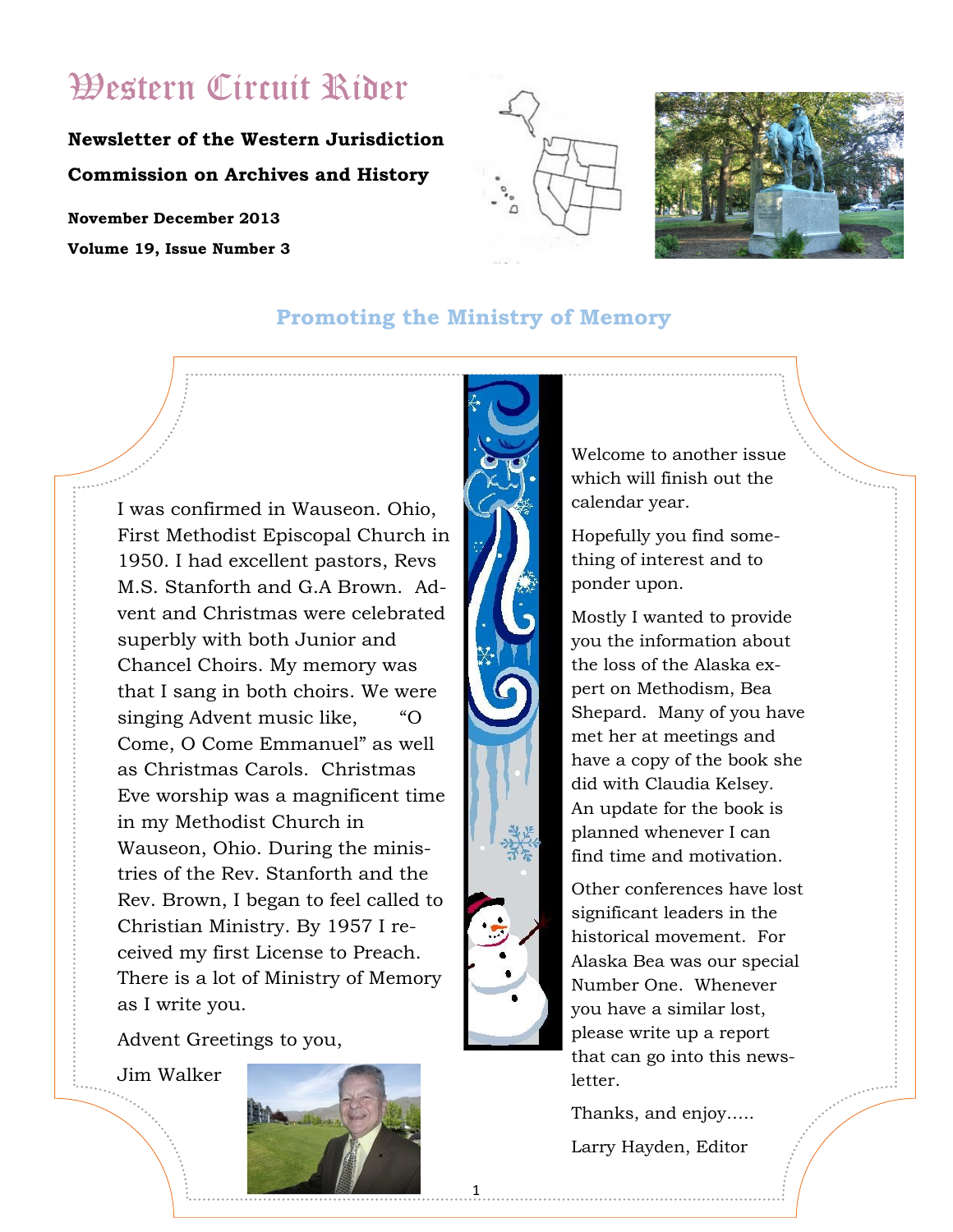I was reading a book the other day and came across the words "Mary wanted to be a 'Nurse on Horseback' for the Frontier Nursing Service." So another kind of Circuit Rider! You can read more on places like Wikipedia.org

Larry Hayden, Alaska

I hope the members and friends of the jurisdiction don't mind as I have found some interesting named churches out here in the West.

California-Pacific: Rancho Cucamonga

California-Nevada: McKinleyville:

Church of the Joyful Healer

Soulsbyville

**Tranquillity** 

Regards, Lyle Johnson (Arizona)



The theme for the Alaska Federation of Natives convention in Fairbanks this year was "We Are Our Ancestors."

An advertisement for the convention from Shell Oil read: "May the knowledge of the past guide your future."

#### SOME ARCHIVAL INTERNET SITES FOR YOU TO EXPLORE

Just put the name in your Browser and they should come up Proquest

D-Space

American Methodist Project

UMAC Archives

GCAH.org

Wayback Machine - put in "cal-pac.org" and see what you get

OpenLibrary.org

Religion on Line

Internet Archive

DarEll T. Weist Chair, Cal-Pac Commission on Archives and History

### **Coming in the Next Issue:**

- More submissions by our fellow readers
- Important information of some sort.

Newsletter editor: Larry Hayden lhaydennjuno@gmail.com 907-330-9488